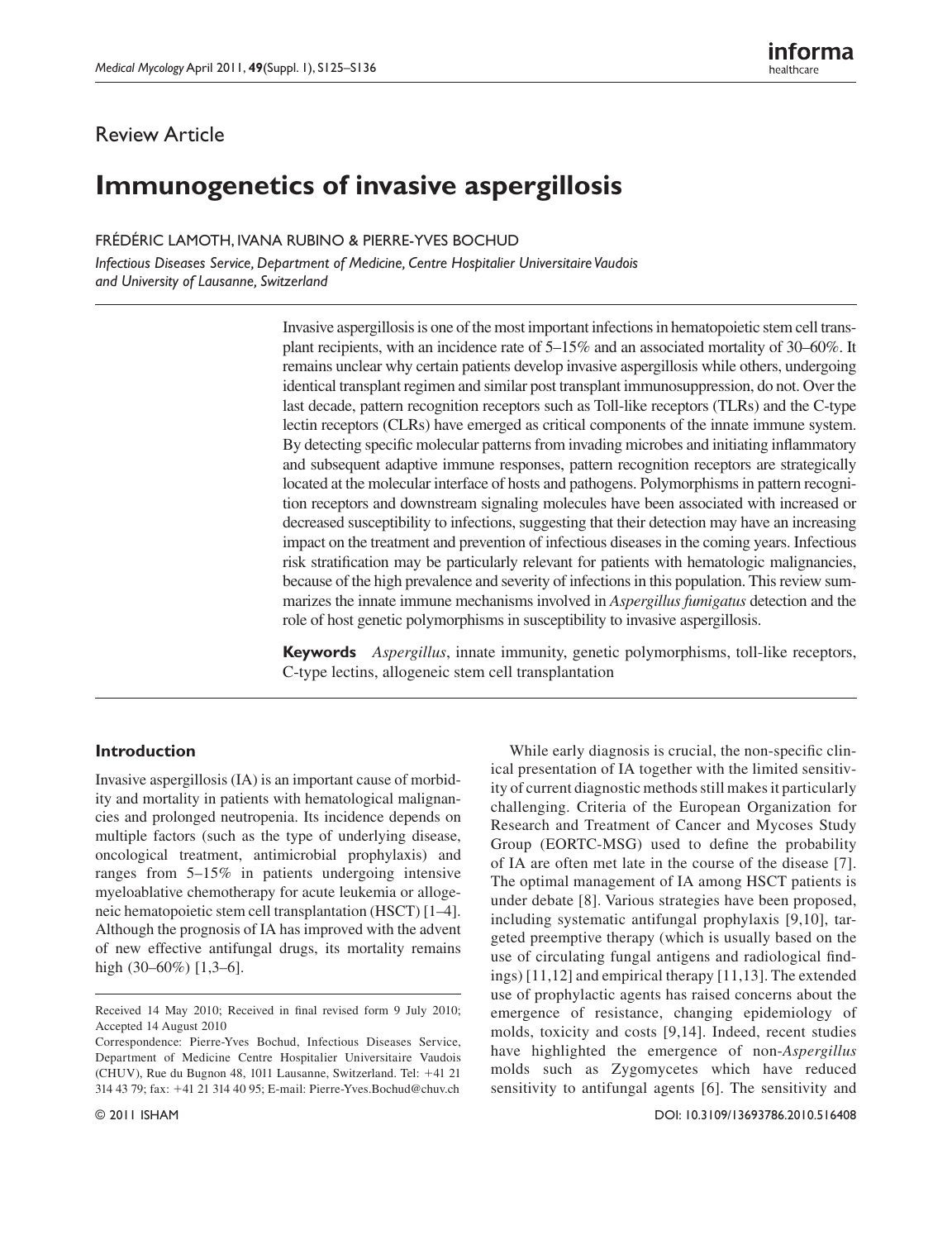specificity of circulating fungal antigens and radiological findings, especially during the early course of infection, are suboptimal [15]. Recent developments in the field of innate immunity and immunogenetics have opened new perspectives for the prevention and management of IA in patients with hematological malignancies. This review discusses the potential use of host genetic profile for patient's risk stratification and individualized preventive strategies.

## **Innate immunity to** *Aspergillus fumigatus*

*A. fumigatus* is a ubiquitous pathogen that can release large amounts of spores in the air. Due to their small size, conidia formed by asexual reproduction can be inhaled deep into the alveolar spaces [16]. In the immunocompetent host, the innate immune system is usually efficient at clearing conidia before their germination into hyphae, the potentially angioinvasive form of the pathogen. The respiratory epithelium represents a first mechanical barrier (ciliated

and mucous-secreting cells) and produces oxidative derivates or other molecules (lactoferrin, chitinase, secretory leukoprotease inhibitor...) which have a direct toxicity on the fungus [17]. In the alveolar compartment, spores interact with macrophages, that contribute to the elimination of the pathogen by phagocytosis and by the production of pro-infl ammatory mediators, leading to the subsequent recruitment of polymorphonuclear neutrophils from the lung capillary network, which are essential for fungal clearance [17].

 At the molecular level, the innate immune process is triggered by a series of sensors, named 'pattern recognition receptors' (PRRs) located on immune cells that detect microbe-associated molecular patterns (MAMPs) from invading pathogens [18]. PRRs can be classified into four main families, depending on their subcellular localization and biological characteristics, the Toll-like receptors (TLRs), the C-type lectin receptors (CLRs), the RIG-I like receptors (RLRs) and the NOD-like receptors (NLRs, Fig. 1). The PRRs ensure the interface between



**Fig. 1** Pattern recognition receptors involved or potentially involved in the innate immune detection of *Aspergillus fumigatus* . Microbial-associated molecular patterns (MAMPs) from the fungal cell wall are recognized by transmembrane or soluble pattern recognition receptors (PRRs), resulting in the activation of signal-transducing pathways and the production of cytokines and co-stimulatory molecules. MBL, mannose binding lectin; SP-A, surfactant protein A; SP-D, surfactant protein D; MyD88, myeloid differentiation primary response protein; TRIF, TIR-domain-containing adapterinducing interferon-β; NOD2, nucleotide-binding oligomerization domain containing 2; RIP2, receptor interacting protein 2; CARD9, Caspase recruitment domain-containing protein 9; BCL10, B-cell lymphoma/leukemia 10; ROS, reactive oxygen species; NF-κB, nuclear factor kappa B; IRF3, Interferon regulatory factor 3.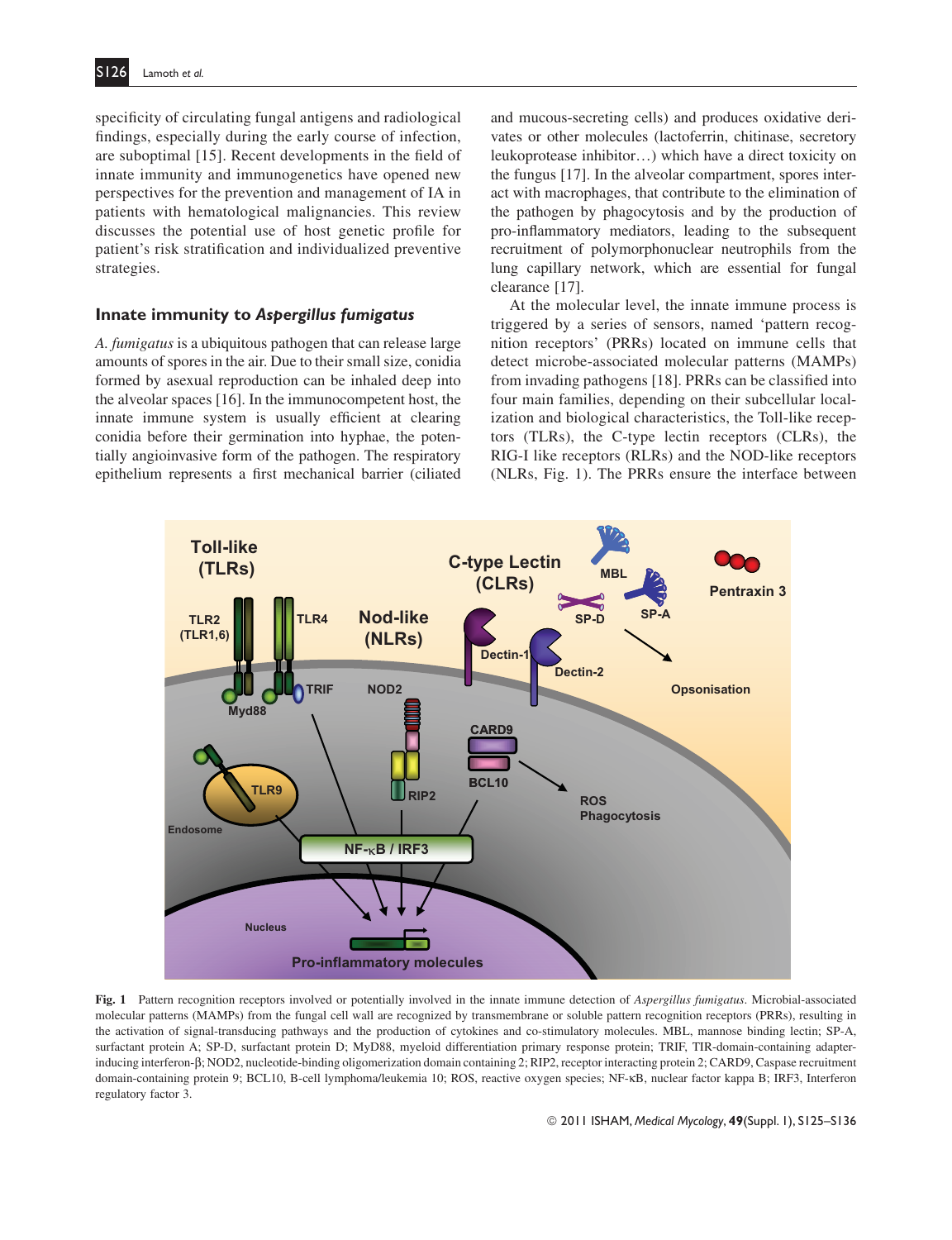hosts and pathogens and recruit specific intracellular adaptor proteins to trigger signaling pathways, resulting in the activation of transcription factors (such as NF-κB) and the production of cytokines and chemokines that are essential for the innate and subsequent adaptive immune responses. The number of known PRRs and their activators is expanding. Some PRRs such as the collectins (a subgroup of CLRs including mannose-binding lectin and surfactant proteins), complement factors or pentraxin 3 are secreted molecules that act as opsonins [17]. At least two families of PRRs (TLRs and CLRs) have been in volved in the innate immune recognition of *Aspergillus fumigatus* (Table 1).

#### *Toll-like receptors (TLRs)*

 The TLR family in mammals comprises 12 distinct transmembrane proteins, located on the cell surface (TLR1, 2, 4, 5, 6) or within endocytic vesicles (TLR3, 7, 8, 9). The extracellular domain of TLRs is composed of leucin-rich repeat (LRRs) structures that are able to recognize a variety of MAMPs [18-20]. The interaction of TLRs with their specific MAMPs results in the activation of several adaptor proteins, such as the myeloid differentiation primary response protein 88 (MyD88) or the TIR-domain-containing adapter-inducing interferon- $\beta$  (TRIF), that in turn initiate the activation of transcription factors, such as the

 **Table 1** Role of Pattern Recognition Receptors (PRRs) and main signaling pathway in the innate immunity against *Aspergillus fumigatus* infection (results of *in vivo/ex vivo/in vitro* studies).

|                                              |                                                                       | In vitro/ex vivo experiments       |                                      |                                               |                                     | In vivo experiments                                                           |
|----------------------------------------------|-----------------------------------------------------------------------|------------------------------------|--------------------------------------|-----------------------------------------------|-------------------------------------|-------------------------------------------------------------------------------|
| PRRs                                         | Macrophages<br>(KO mice)<br>Involved Yes/No                           | Transfection<br>Involved<br>Yes/No | Inhibition $1$<br>Involved<br>Yes/No | Addition of<br>soluble PRR<br>Involved Yes/No | Lethal model<br>(KO mice)<br>Effect | Sublethal model<br>(KO mice)<br>Effect                                        |
| Toll-like receptors (TLRs)                   |                                                                       |                                    |                                      |                                               |                                     |                                                                               |
| TLR <sub>2</sub>                             | Yes $[21-26]$<br>No [28]                                              | Yes $[24-26]$                      | Yes [26,27]                          |                                               |                                     | Absence is<br>deleterious <sup>2</sup> [21,22]<br>No effect <sup>2</sup> [28] |
| TLR4                                         | Yes $[22, 23, 25, 26]$ <sup>3</sup><br>No $[24, 26, 28]$ <sup>3</sup> | Yes [25]<br>No [24]                | Yes [26,27]                          |                                               |                                     | Absence is<br>deleterious <sup>2</sup> [22]                                   |
| TLR9                                         | Yes [22,31]                                                           | Yes [31]                           |                                      |                                               | Absence is protective<br>[22, 32]   | No effect <sup>2</sup> [28]<br>$\overline{\phantom{0}}$                       |
| Other TLRs<br>(1,3,5,6,7,8)                  |                                                                       | No [25]                            |                                      |                                               |                                     |                                                                               |
| MyD88                                        | Yes [22,24]<br>No [28,29]                                             | Yes [85]                           |                                      |                                               |                                     | Absence is deleterious<br>[22, 30]<br>No effect [28]                          |
| C-type lectin receptors (CLRs)               |                                                                       |                                    |                                      |                                               |                                     |                                                                               |
| Dectin-1                                     | Yes [47,48]                                                           | Yes [47]                           | Yes [45-47]                          |                                               |                                     | Absence is deleterious<br>[47, 48]                                            |
| DC-SIGN                                      |                                                                       | Yes [60]                           | Yes $[61]$                           |                                               |                                     |                                                                               |
| Mannose receptor<br>(MR)                     |                                                                       |                                    | Yes $[62]^{4}$                       |                                               |                                     |                                                                               |
| Mannose binding<br>lectins (MBL)             |                                                                       | $\overline{\phantom{0}}$           | Yes [111]                            |                                               | Presence is protective<br>[52, 53]  |                                                                               |
| Surfactant protein<br>$A(SP-A)$              |                                                                       |                                    |                                      | Yes [52,54]                                   | No effect [52,56]                   |                                                                               |
| Surfactant protein<br>$D$ (SP-D)             |                                                                       |                                    |                                      | Yes [52,54]                                   | Presence is protective<br>[52, 56]  |                                                                               |
| NOD-like receptors (NLRs)<br>NLRP3<br>Others |                                                                       |                                    | Yes [66]                             |                                               |                                     |                                                                               |
| Pentraxin-3                                  | Yes [69]                                                              |                                    | Yes [69]                             |                                               | Presence is protective<br>$[70]$    | Absence is deleterious<br>[69]                                                |
| Complement<br>(C5 component)                 |                                                                       |                                    |                                      |                                               | Presence is protective<br>$[74]$    |                                                                               |

<sup>1</sup>This column regroups different possible modes of inhibition including silencing, antibodies, and purification. <sup>2</sup>Effect on survival has been observed only in TLR2- and TLR4-deficient immunocompromised mice (chemotherapy-induced neutropenia) [21,22], not in immunocompetent mice [22,28]. <sup>3</sup>Stimulation by *Aspergillus* conidia only, not hyphae [22,23,26]. <sup>4</sup>Murine dendri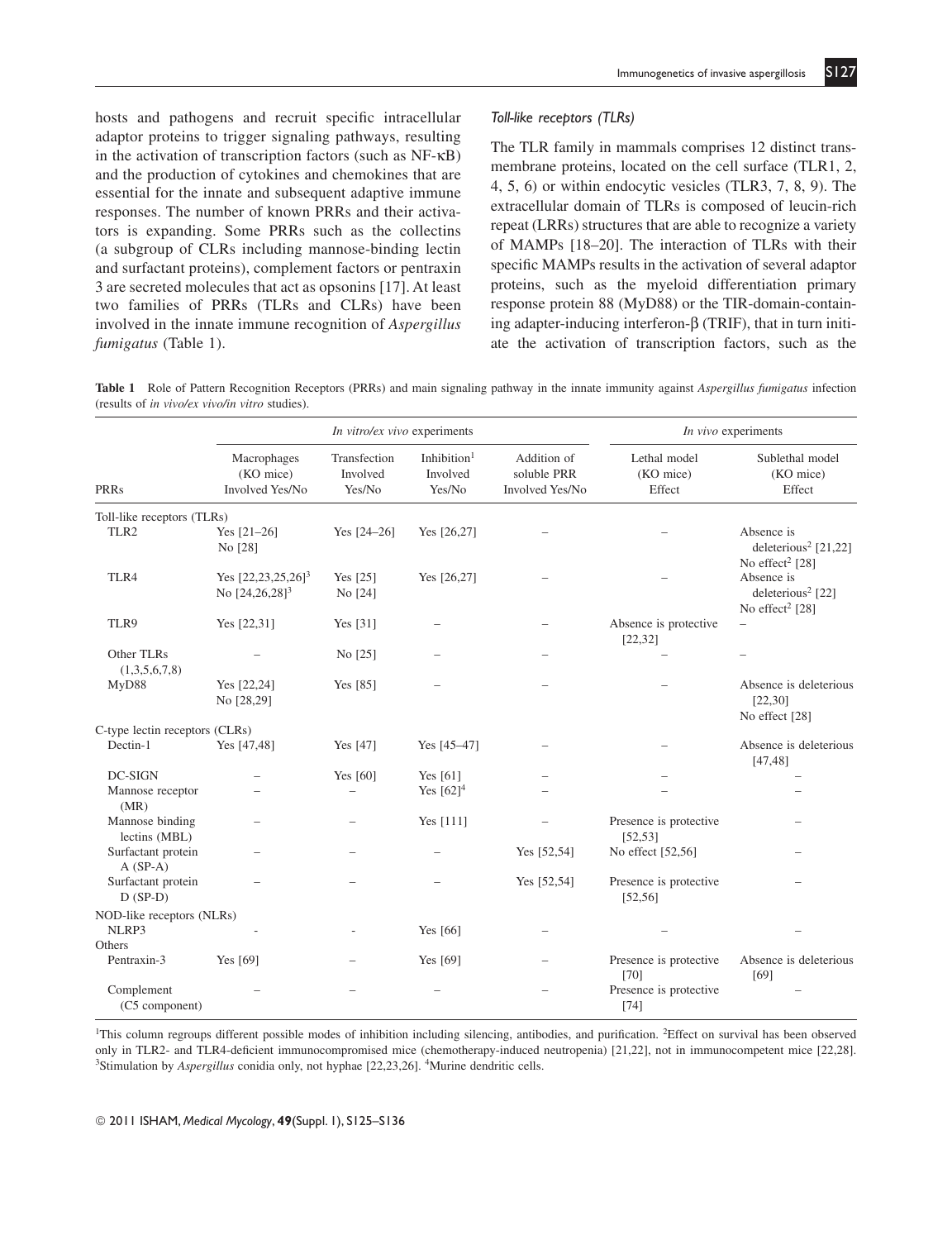nuclear factor kappa B (NFκB) and the activating protein 1 (AP1) (Fig. 1).

 All TLRs are expressed by respiratory epithelial cells and alveolar macrophages, and all TLRs but TLR3 are expressed by neutrophils [17]. Two TLRs (TLR2 and TLR4) and the MyD88 signaling pathway are involved in the innate immune detection of *A. fumigatus*, as shown in *in vitro/ex vivo* experiments, including cytokine expression in bone marrow macrophages form wild-type and TLR-deficient mice [21–26], complementation of human cell lines with TLR plasmids  $[24-26]$  and gene silencing  $[26,27]$  (Table 1). Some discrepant results regarding the role of TLR2 [28], TLR4 [24,26,28] and MyD88 [29] may be explained, at least in part, by changes in the MAMPs exposed to PRRs during the developmental stages of *A. fumigatus* (resting, swollen, germinating conidia and hyphae). Similarly, neutropenic mice deficient in TLR2 and TLR4, as well as the mediator MyD88, were shown to have increased susceptibility to IA in sublethal models of aspergillosis [21,22,30] (Table 1). However, no difference in survival has been observed among immunocompetent mice [22,28]. Some discrepancies may also result from the redundancy of the different PRRs involved in the pathogen recognition. TLR9, another MyD88 dependent-receptor, has also been involved in early detection of *A. fumigatus* probably through its ability to bind the hypomethylated DNA present in the fungus [31]. While a mouse model of IA suggests a protective, albeit modest, effect [22,32], its role in modulating the cytokine response remains complex and poorly elucidated. To our knowledge, one single study using a cell complementation system investigated the role of other TLRs (TLR1, 3, 5, 6, 7, 8), which all seemed not to be involved in the innate immune detection of *A. fumigatus* [25].

 The MAMPs from *A. fumigatus* that activate TLR2 and TLR4 are unknown. However, chitin, a major polysaccharide component of the fungal cell wall (present in all fungi including *Aspergillus* spp.), has been shown to induce *in vitro* cytokine production of murine macrophages and acute inflammation in a mouse model through the activation of TLR2 [33]. Other MAMPs of the fungal cell wall have been identified as TLRs activators in fungi other than *Aspergillus* spp. (reviewed in [34]), including phospholipomannans (TLR2) from *Candida albicans* [35], mannans (TLR4) from *C. albicans* and *Saccharomyces cerevisiae* [36], glucuronoxylomannan (TLR4) from *Crypotococcus neoformans* [37], beta-glucan (MyD88) from *Pneumocystis carinii* and *S. cerevisiae* [38,39] and zymosan (TLR2, TLR6) from *S. cerevisiae* [40].

## *C-type lectin receptors (CLRs)*

 The large superfamily of CLRs is divided in 17 groups, characterized by the presence of at least one structurally

related C-type lectin-like domain. Some CLRs, such as the transmembrane receptors Dectin-1 (group V) and Dectin-2 (group II), the mannose receptor (MR, group VI), DC-SIGN (group II) and collectins (mannose-binding lectin [MBL] and lung surfactant proteins [SP], both group III) are involved in antifungal immunity (reviewed in [41]).

 In the CLR family, the best characterized PRR is Dectin-1, which is present on the surface of myeloid cells and is able to bind to the  $\beta$ -glucan component of the fungal cell wall leading to the production of various cytokines and chemokines and the stimulation of phagocytosis [42,43]. Dectin-1 signaling pathway is mediated through the spleen tyrosine kinase (Syk) and the caspase recruitment domain protein 9 (CARD9) [44]. The adjunctive role of some TLRs (TLR2 and 6) may however be required for certain functions [42]. Dectin-1 has been found to be highly expressed in alveolar macrophages and its role in the recognition of *A. fumigatus* through the MAMP β -glucan cell wall component and subsequent activation of the immune system has been shown by *in vitro* and *in vivo* analyses (Table 1) [45-48]. This mechanism of recognition is also dependent from the morphological changes of *A. fumigatus* , being able to distinguish between dormant and potentially threatening spores, as the exposure of  $\beta$ -glucan on the cell wall occurs mainly during the swelling of conidia, which is the first step of germination and transformation to invading hyphae  $[45-47]$ . Interestingly, Dectin-1 seems to be required for an effective response to *A. fumigatus* in immunosuppressed as well as in immunocompetent mice [48], which is not the case for TLRs. Prophylactic administration of a fusion protein comprising the extracellular domain of Dectin-1 has been tested in a neutropenic mouse model of IA with promising results [49]. Another transmembrane receptor of the CLRs family, Dectin-2, has been shown to trigger Th17 response to fungal infection [50] and to elicit bone marrow-derived dentritic cells (BMDCs) response to *A. fumigatus* [51].

 Collectins are soluble CLRs characterized by the presence of collagen. Their C-terminal region consists of a carbohydrate-recognition domain (CRD) which has the ability to interact with a wide range of microbial molecules and to activate the innate immune system [41]. Collectins such as the lung surfactant proteins (SP-A and SP-D) and the mannose-binding lectin (MBL) were shown to bind *in vitro* to *A. fumigatus* conidia in the presence of calcium acting as osponins for their phagocytosis by alveolar macrophages and neutrophils [52]. The works of Madan *et al* . have emphasized their role in the innate immune response against *A. fumigatus* antigens or allergens and their therapeutic potential in murine models of invasive aspergillosis and allergic bronchopulmonary aspergillosis (Table 1)  $[52 - 59]$ .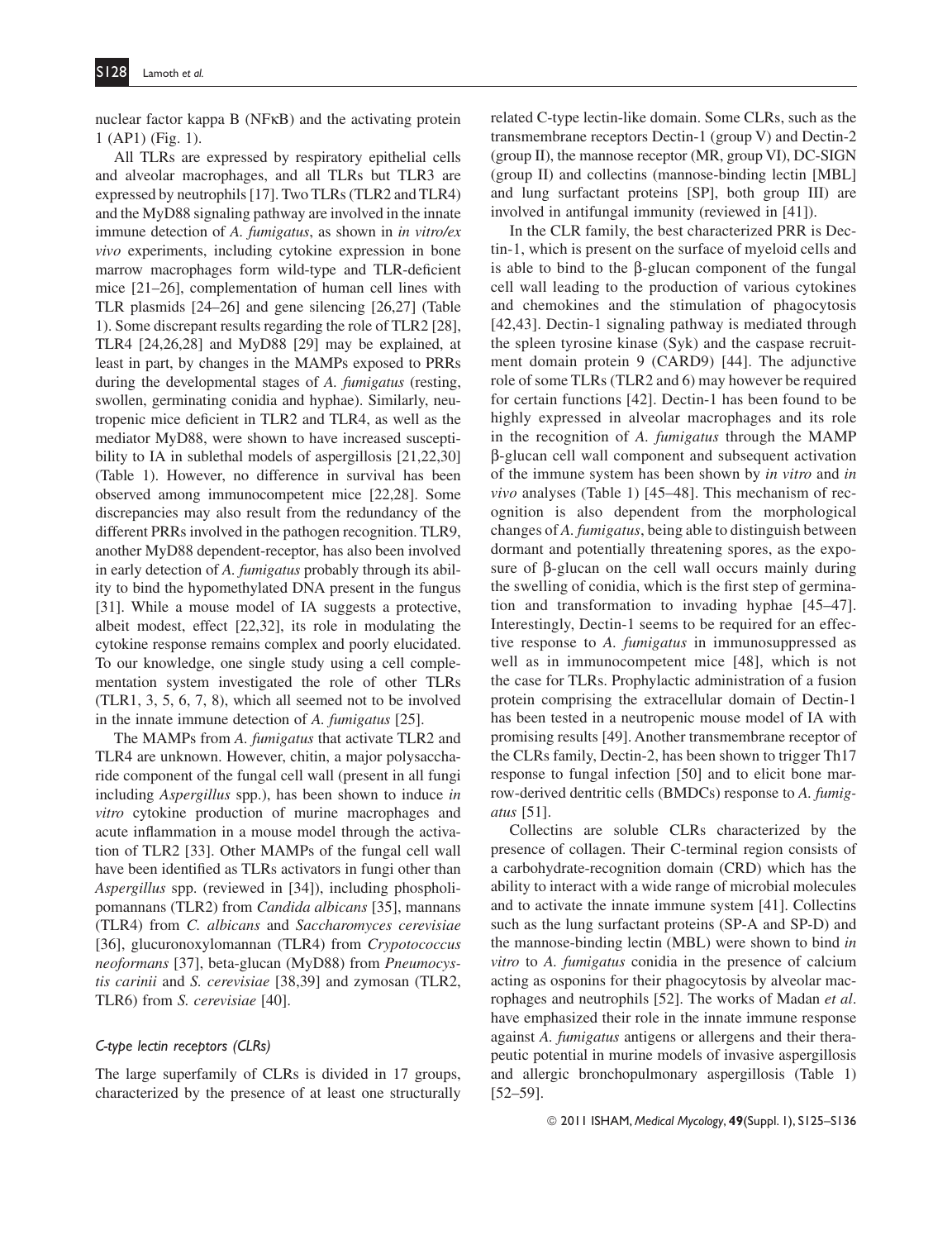DC-SIGN is expressed exclusively on the surface of dendritic cells and a subset of macrophages through an IL-4 dependent manner and is able to recognize a wide spectrum of microbial agents [41]. DC-SIGN recognizes carbohydrates such as high-mannose structures. Some works have highlighted its ability to bind to *A. fumigatus* conidia and mediate their internalization by dendritic cells and macrophages triggering their maturation (Table 1) [60,61]. It has been suggested that *A. fumigatus* may use the DC-SIGN functions as a mean to escape immune recognition: increased DC-SIGN expression mediated by IL-4 may promote alternative activation of macrophages with reduced antifungal activity facilitating the development of IA by persistence and germination of intracellular conidia [61].

 The mannose receptor (MR) is a transmembrane endocytic receptor mainly expressed in macrophages and dendritic cells. Because of its ability to bind terminal mannose, fucose or N-acetyl glucosamine, MR is implicated in the recognition and immune response to various fungi such as *C. albicans* , *P. carinii* and *C. neoformans* [17,41]. One study suggests its role in the recognition and internalization of *A. fumigatus* conidia by murine dendritic cells (Table 1)  $[62]$ . This function has not been confirmed in human dendritic cells. A study using human Langerhans cells suggests their ability to recognize *A. fumigatus* through a CLR with galactomannan specificity distinct from mannose receptor [63].

#### *NOD-like receptors (NLRs) and RIG-I like receptors (RLRs)*

 NLRs (Nucleotide-binding domain, Leucin-Rich repeat containing) are conserved cytoplasmic proteins encoded by 22 genes in humans that are involved in microbial recognition and responses to stress. Their action is mediated through the activation of multiprotein complexes (including caspases) called inflammasomes that trigger the maturation of cytokines [64]. They can be subdivided in three subfamilies: NLRC (previously called NOD), NLRP and IPAF [64].

 Among NLRCs, NOD-2 is a receptor expressed essentially by leukocytes, dendritic cells and epithelial cells which is well-known for its ability to bind to the peptidogylcan of gram-negative and gram-positive bacteria. Its role in the innate immune response to *A. fumigatus* has been suggested by a recent study documenting *in vitro* and *in vivo* increased NOD-2 levels after stimulation by conidia, although direct evidence is lacking [65]. A study in human monocyte demonstrated that the NLRP3 inflammasome is activated by *A. fumigatus* hyphae leading to IL-1 β release [66]. NLRP3 signaling seems to rely on the Syk tyrosine kinase pathway, also activated by Dectin-1 and distinct from the MyD88 pathway of TLRs [66]. RLRs are cyto-

plasmic RNA helicases, including RIG-I, MDA5 and LGP2, which are mainly involved in the recognition of viral RNA [67]. Their potential role in the innate immune response to fungal pathogens has not been established.

## *Other PRRs*

 In addition to these important families of PRRs, other soluble molecules have been recognized as important mediators at the interface between host and pathogen. Some of them may be involved in the immune response to *A. fumigatus* acting as opsonins and facilitating their elimination by the host's immune system, such as pentraxins or proteins of the complement and the fibrinolytic pathways.

 Pentraxins are conserved polymeric proteins representing a superfamily divided into two groups: short and long pentraxins. Pentraxin 3 (PTX3) is a long pentraxin produced by sentinel cells and released in response to cytokines in inflammatory conditions that can bind to various microbial agents including *A. fumigatus* [68,69]. Lack of PTX3 is associated with defective recognition of *A. fumigatus* conidia by alveolar macrophages and dendritic cells and with decreased survival in a murine model of invasive pulmonary aspergillosis (Table 1) [69]. The potential role of this soluble receptor in the treatment of invasive aspergillosis has also been studied with promising results suggesting a potentiating effect when combined with amphotericin B [70].

 Proteins of the complement have many antimicrobial properties including inflammation, opsonization and pathogen destruction. The observation in 1989 that spores of *A. fumigatus* were more susceptible to killing by alveolar macrophages when serum has been heated to  $56^{\circ}$ C suggested a role of heat-labile serum components of the complement in antifungal defences [71]. Interactions of *A. fumigatus* with the complement component C3 leading to the cleavage of C3 and the activation of an alternative pathway that facilitates phagocytosis, as well as the ability of the fungus to escape the activation of the complement, have been described [17,72,73]. An important role of the component C5 in the resistance to IA has also been suggested by a mouse model [74].

 As opposed to most PRRs, which were mainly discovered by classical biological approaches, the identification of plasminogen as an important contributor to the immune defences against *A. fumigatus* resulted from a large genetic mapping study [75]. The role of plasminogen in the inflammatory response and mechanisms of microbial pathogenicity such as invasion or dissemination has been widely described [76]. The demonstration that this protein may bind *in vitro* to *A. fumigatus* suggests its role in some mechanisms of pathogenicity of the fungus, such as hemorrhage and tissue damage associated with IA [75].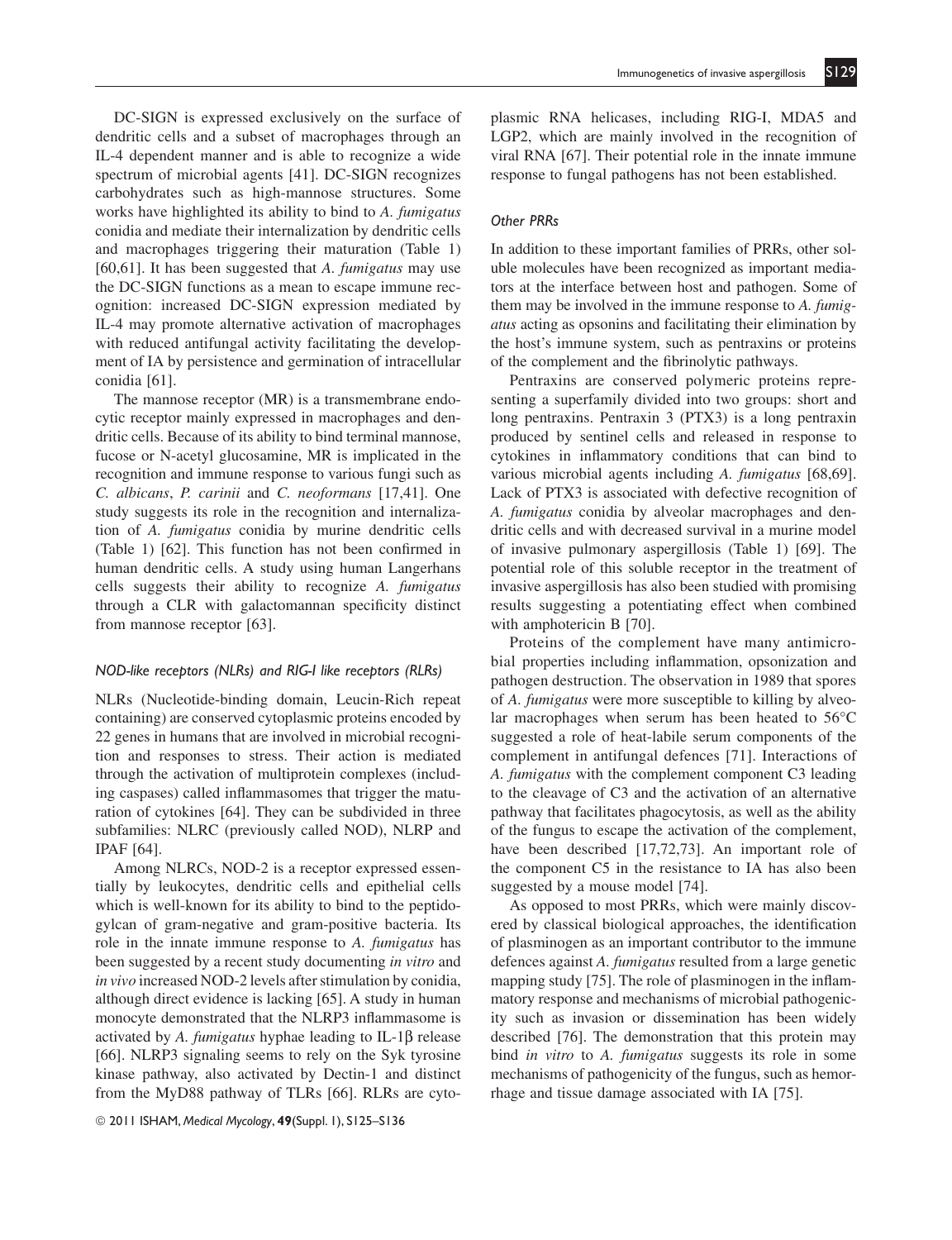*Cytokines and chemokines* . These molecules secreted by sentinel cells are not PRRs, but the immunoregluatory effectors of the immune system and the ultimate product resulting from the interactions of MAMPs and PRRs.

Tumor Necrosis Factor alpha (TNF $\alpha$ ) stimulates various functions of polymorphonuclear leukocytes including secretion of other cytokines, phagocytosis, oxidative respiratory burst and degranulation. Its key role in the inflammatory response against *A. fumigatus* has been demonstrated by *in vitro* and *in vivo* studies [77–79]. Various interleukines are secreted in response to *A. fumigatus*. While some of them have a protective pro-inflammatory role  $(IL-1,$ IL-6, IL-12 or IL-15), others seem to impede the host defences or to have controversial effects [17,80]. For instance, IL-10 suppresses the antifungal activity of macrophages against *A. fumigatus*, while increasing phagocytosis [17,81]. A detrimental effect of the IL-23/IL-17 pathway in the inflammatory response and resistance against *A. fumigatus* has recently been highlighted by *in vitro* analyses and a murine model of invasive aspergillosis [82]. Chemokines, such as KC and MIP-2, have been shown to promote neutrophil recruitment in a murine model of IA [79,83,84]. MIP-2 is considered to be the murine homolog of IL-8 (not present in mice), a potent inflammatory mediator which is secreted by human respiratory cells and neutrophils in response to *A. fumigatus* [23,85]. Chemokines receptors, such as CCR1, CCR6 and CXCR2, have also been shown to play a role in host defences against *A. fumigatus* [86–88].

## **Genetic polymorphisms of pattern recognition receptors and risk of aspergillosis**

 Invasive aspergillosis represents a particular interest for immunogenetic studies as it affects patients from a specific, relatively homogenous population (i.e., allogeneic hematopoietic stem cell transplant recipients) that can benefit from preventive strategies. A relatively large number of studies have investigated the association of numerous SNPs or other genetic variations of different pattern recognition receptors (Table 2) or inflammatory mediators (cytokines, chemokines, Table 3) and an increased risk of aspergillosis.

## *Toll-like receptors (TLR)*

A study identified a donor haplotype in TLR4 (containing the D299G and T399I SNPs) present at a frequency of 6% in the Caucasian population as a predictor of IA (22% vs 5% at 6 months,  $P = 0.002$ ) [89]. This association was confirmed in a large  $($ >300 patients) validation study. The presence of this TLR4 haplotype and/or of a CMV positive serostatus (donor or recipient) compared to negative results

for both CMV and the TLR4 haplotype increased the 3-year cumulative incidence of IA (12% vs  $1\%$ ,  $P = 0.02$ ) and death not related to relapse (35% vs  $22\%, P = 0.02$ ). Although TLR4 has been shown to detect *A. fumigatus*  $[22,23,25-27]$ , the functional role of the D299G and T399I SNPs remains partially controversial [90]. The interaction of TLR4 with other pathogens such as CMV [91] or antifungal drugs [92] has been proposed as alternative explanations by which TLR4 SNPs influence susceptibility to IA. However, TLR4 D299G and T399I SNPs have been associated with susceptibility to aspergillosis in non-HSCT patients, who are not susceptible to CMV disease and usually did not receive antifungal agents prior to diagnosis [93]. Furthermore, CMV disease and TLR4 SNPs seem to be independent factors for the risk of IA among HSCT recipients [89].

 Another study reported an association of the same SNP with fungal colonization in HSCT recipients, although this was not associated with an increased risk of IA in the small subset of colonized patients [94]. Discrepancies between studies may be explained by several factors, such as different types of patients, differential assessment of demographic or clinical co-factors into multivariate models, and the power to detect associations. An increased risk of IA has also been associated with polymorphisms of TLR1 and TLR6 in HSCT recipients [95]. It is noteworthy that no genetic polymorphism predisposing to aspergillosis has been identified in TLR2 up to now, although it has been investigated in some studies [89,93,94]. However, the absence of genetic association should always be interpreted within the limited power of existing studies.

## *C-type lectin receptors (CLRs)*

 Some studies have investigated the role of polymorphisms in MBL and lung surfactant proteins in the development of aspergillosis (Table 2)  $[75,96-100]$ . Most of them addressed the issue of chronic pulmonary aspergillosis and not IA, comparing small series of cases with a control group. Although some of them suggest an association of the disease with some SNPs, the very limited sample size  $\approx$  25 cases of aspergillosis) does not allow drawing firm conclusions. However, a role of the 868 C/T polymorphism in the MBL gene in predisposing to chronic pulmonary aspergillosis is supported by two small studies showing concordant results [96,100]. The presence of SNPs in other CLRs that may affect the host's response to *A. fumigatus* has not been investigated up to now. The recent discovery of the association of an early stop polymorphism in dectin-1 with an increased susceptibility to colonization with *Candida* species deserves further investigations with respect to IA [101].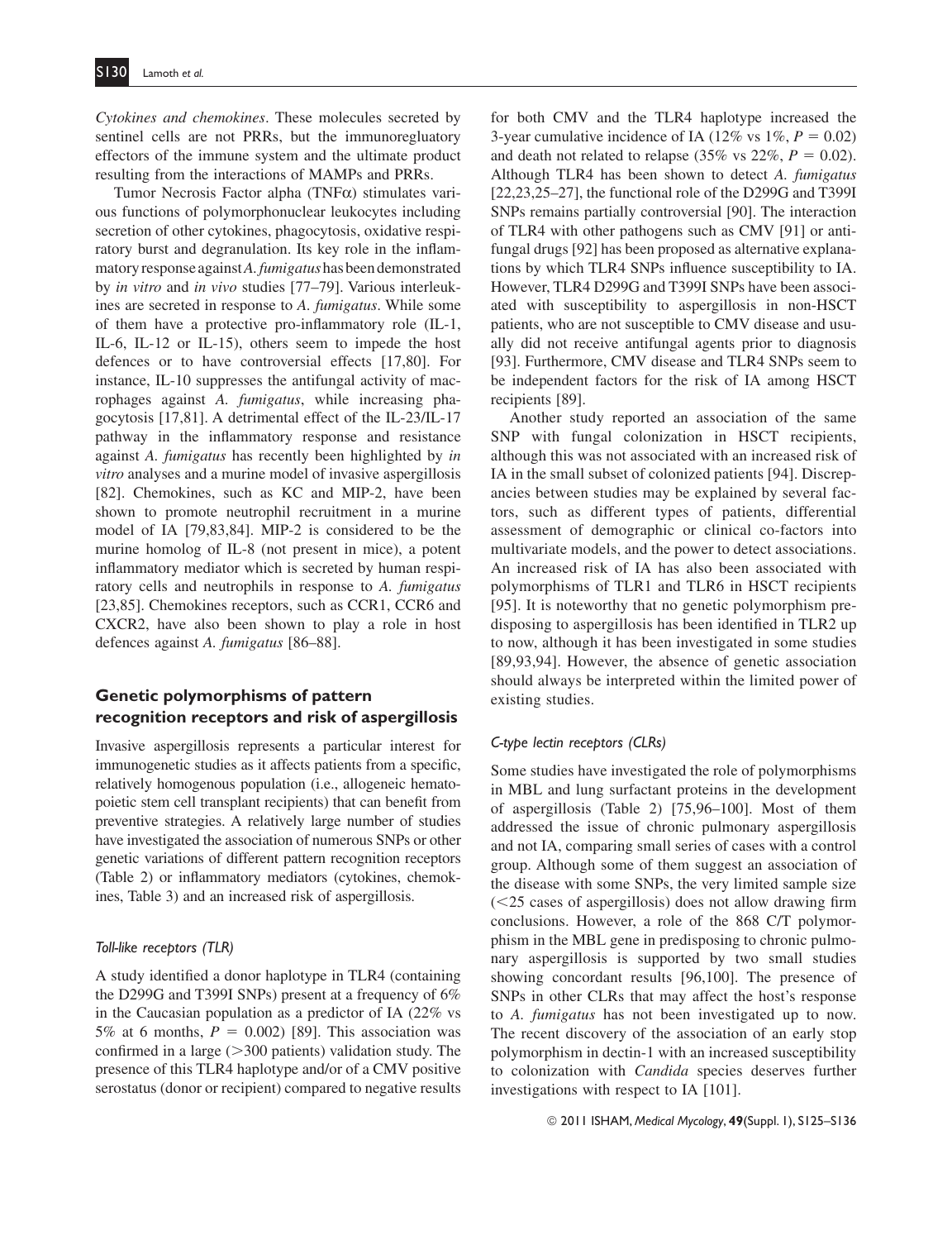| i<br>¢<br>j<br>١<br>į<br>î<br>j<br>ì<br>Ì<br>Ē<br>í<br>į<br>1                                                                                                                                                                                   |
|-------------------------------------------------------------------------------------------------------------------------------------------------------------------------------------------------------------------------------------------------|
| ֕<br>ׇ֚֕֕<br>l<br>ı                                                                                                                                                                                                                             |
| ţ<br>i<br>١<br>centı<br>֖֖֖֖֖֖֖֖֖֧֖֖֖֖֧֚֚֚֚֚֚֚֚֚֚֚֚֚֚֚֚֚֚֚֚֚֚֚֚֚֚֚֚֚֬֝֓֞֝<br>l<br>í<br>i<br>č<br>֠<br>Ú<br>i<br>j<br>l<br>۱<br>l<br>ï<br>l<br>į<br>ı<br>¢<br>֖֖֖֖֢ׅ֢ׅ֖֧ׅ֪ׅ֪ׅ֪ׅ֖֧֖֧֖֖֧֧֪֪֪֪֧֚֚֚֚֚֚֚֚֚֚֚֚֚֚֚֚֚֚֚֚֚֚֚֚֚֚֬֝֝֬֝֬֝֓֞֞֝<br>i<br>ï<br>j |
| l<br>۱<br>֦֦֦֦֦֦֦֦֦֦֦֦֦֦֦֧֦֧֦֧֦֧֦֧֦֧֧֧֦֧֞֘֝֝֝֝֝֝֝֝֝֝֝֬֝֝֝֝֓֝֬֝֓֞֝֝֓֝֓֝֓֞֝֓֝֓֝֓֝֓֝֓֝֓֝֓֞֝֓֝֓֞֝֬֝<br>l<br>l<br>֖֖֖֖֖֧ׅ֧ׅ֖֧֚֚֚֚֚֚֚֚֚֚֚֚֚֚֚֚֚֚֚֚֚֚֚֚֚֚֚֬֝֝֬<br>d<br>I<br>í<br>i<br>i<br>f<br>ı                                                      |
| q<br>¢<br>ì<br>i<br>i<br>I                                                                                                                                                                                                                      |

| journal (reference)<br>First author, year,    | Patients, number, ethnicity<br>(if specified)                                                                                                                                                                                                                                                                                                                           | aspergillosis Total<br>number (proven/<br>probable)<br>Type of | Genes<br>tested                   | involved<br>Genes    | rs Number                           | Nucleotide <sup>1</sup>                         | Amino acid <sup>1</sup>                | Association OR (95% CI),<br>P value                                                  |
|-----------------------------------------------|-------------------------------------------------------------------------------------------------------------------------------------------------------------------------------------------------------------------------------------------------------------------------------------------------------------------------------------------------------------------------|----------------------------------------------------------------|-----------------------------------|----------------------|-------------------------------------|-------------------------------------------------|----------------------------------------|--------------------------------------------------------------------------------------|
| Ann NY Acad Sci <sup>[95]</sup><br>Kesh, 2005 | HSCT <sub>(R)</sub><br>127                                                                                                                                                                                                                                                                                                                                              | 22(22)<br>$\Delta$                                             | TLR4<br><b>TLRI</b>               | TLR1 and<br>TLR1     | rs4833095<br>rs5743611              | 743 A/G and<br>239 G/C                          | N248 <sup>S</sup> and<br>R80T          | $1.2(1.0-1.5), P = 0.02$<br>$1.2(1.0-1.5), P = 0.04$                                 |
|                                               |                                                                                                                                                                                                                                                                                                                                                                         |                                                                | TLR6                              | TLR6                 | rs5743810<br>rs4833095<br>rs5743611 | $(743 \text{ A/G}$ and<br>239 G/C or<br>745 C/T | R80T or (N248S)<br>and S249P)<br>S249P | 1.3 $(1.1-1.5)$ , $P < 0.001$                                                        |
| N Engl J Med [89]<br>Bochud, 2008             | (validation group, $N = 366$ )<br>336, Caucasian<br>HSCT <sub>(D/R)</sub>                                                                                                                                                                                                                                                                                               | (103 validation gr.)<br>33 (33)<br>$\Delta$                    | TLR3<br>ILR4<br>TLR9<br>TLR2      | TLR4                 | rs5743810<br>rs4986790<br>rs4986790 | 1063 A/G &<br>1363 $CI^2$<br>745 C/T)           | ళ<br><b>D299G</b><br>$\rm T399I^2$     | 6.2 $(2.0-19.3), P = 0.002$ (D)<br>$2.5(1.2-5.4), P = 0.02$ (D)<br>(discovery study) |
| J Infect Dis [93]<br>Carvalho, 2008           | Immunocompetent<br>40 (80 controls)                                                                                                                                                                                                                                                                                                                                     | CPA<br>$\sqrt{4}$                                              | TLR2<br>TLR9<br>TLR4              | TLR4                 | rs4986790                           | 1063 A/G                                        | <b>D299G</b>                           | 3.5 $(1.5-8.1)$ , $P = 0.003$<br>(validation study)                                  |
|                                               | Immunocompetent<br>22 (80 controls)                                                                                                                                                                                                                                                                                                                                     | <b>ABPA</b><br>$\mathcal{Z}$                                   | TLR9<br>TLR2<br>TLR4              | TLR9                 | rs5743836                           | $-1237$ CT                                      | Promotor                               | $2.5(1.0-6.1), P = 0.04$                                                             |
| Exp Hematol <sup>[94]</sup><br>Carvalho, 2009 | HSCT <sub>(R)</sub><br>58                                                                                                                                                                                                                                                                                                                                               | 34 (34)<br>$\Delta$                                            | TLR2<br>TLR4<br>TLR9              | TLR4                 | rs4986790                           | 1063 A/G &<br>1363 C/T <sup>2</sup>             | D299G&<br>T399I <sup>2</sup>           | $0.2(0.1-0.9), P = 0.03$                                                             |
| J Infect Dis [96]<br>Crosdale, 2001           | 10 (82 controls), Caucasian<br>Immunocompetent                                                                                                                                                                                                                                                                                                                          | CPA<br>$\overline{10}$                                         | <b>MBL</b>                        | <b>MBL</b>           | rs5030737                           | 868 C/I                                         | C52R                                   | $4.9(1.3 - 18.0), P = 0.02$                                                          |
| Exp Hematol <sup>[97]</sup><br>Granell, 2006  | 121, Caucasian<br>HSCT <sub>(D/R)</sub>                                                                                                                                                                                                                                                                                                                                 | 16(8)<br>$\Delta$                                              | MASP-2<br><b>MBL</b>              | <b>MBL</b>           | $\lessapprox$                       | genotype $\ast$ <sup>3</sup><br>MBL-« low       | $\tilde{\mathbf{z}}$                   | 7.3 (1.9–27.3), $P = 0.003$ (D)                                                      |
| Clin Exp Immunol [98]<br>Kaur, 2006           | 11 (84 controls), Indian<br>Immunocompetent                                                                                                                                                                                                                                                                                                                             | <b>ABPA</b><br>$\equiv$                                        | <b>MBL</b>                        | MASP-2<br><b>MBL</b> | rs72550870<br>rs36203921            | 1011 A/G<br>380 A/C                             | $D120 \underline{G}^4$<br>Intron       | 6.4 (2.0–20.6), $P = 0.002$ (R)<br>8.2 $(2.8-23.6)$ , $P < 0.003$                    |
| Clin Chem Lab Med<br>Vaid, 2007<br>$[100]$    | 15 (82 controls), Caucasian<br>Immunocompetent                                                                                                                                                                                                                                                                                                                          | CPA<br>15                                                      | $SP- A2$<br>$SP-AI$<br><b>MBL</b> | <b>MBL</b>           | rs5030737                           | 868 C/I                                         | C52R                                   | 3.3 $(1.2-8.9)$ , $P = 0.02$                                                         |
| J Allergy Clin Immunol<br>Saxena, 2003        | 22 (23 controls), Indian<br>Immunocompetent                                                                                                                                                                                                                                                                                                                             | <b>ABPA</b><br>22                                              | $SP- A2$<br>$SP-AI$               | $SP-AZ$              | rs17886395<br>rs17886221            | and 1649 C/C<br>1660 A/G                        | and A91P<br>R94R                       | $10.4 (1.6 - 66.9), P = 0.0085$<br>4.8 $(1.2-18.5)$ , $P = 0.02$                     |
| PLoS Genet [75]<br>Zaas, 2008<br>$[99]$       | HSCT <sub>(R)</sub><br>194                                                                                                                                                                                                                                                                                                                                              | 59 (59)<br>$\Delta$                                            | PLG                               | PLG                  | rs4252125                           | 28904 G/A                                       | D472N                                  | 5.6 (1.9-16.5) (NN vs DD)<br>$3.0$ (1.5-6.1) (DN vs DD)<br>$P < 0.001$ (both)        |
|                                               | HSCT, allogeneic hematopoietic stem cell transplant recipients; R, recipient; D, donor; IA, invasive aspergillosis; CPA, chronic pulmonary aspergillosis; ABPA, allergic bronchopulmonary<br>aspergillosis; NA, data not available; MBL, mannose binding lectin; MASP, mannose binding lectin associated serine protease; SP-A, surfactant protein A; PLG, plasminogen. |                                                                |                                   |                      |                                     |                                                 |                                        |                                                                                      |

Only signifi cant associations (

*P*

without including the signal sequence [106]. 5Stronger association if both alleles present.

 $\leq$  0.05) have been mentioned. Wajor allele is shown first. Effect allele is underlined. <sup>2</sup>Both SNPs are in strong linkage disequilibrium (R<sup>2</sup> = 0.96). <sup>3</sup>« Low genotypes »

correspond to a group of haplotypes denoted by letters (O/O or LXA/O) as described in reference [112]. 4Based on NCBI, some authors also reported D105G depending on aminoacid count with or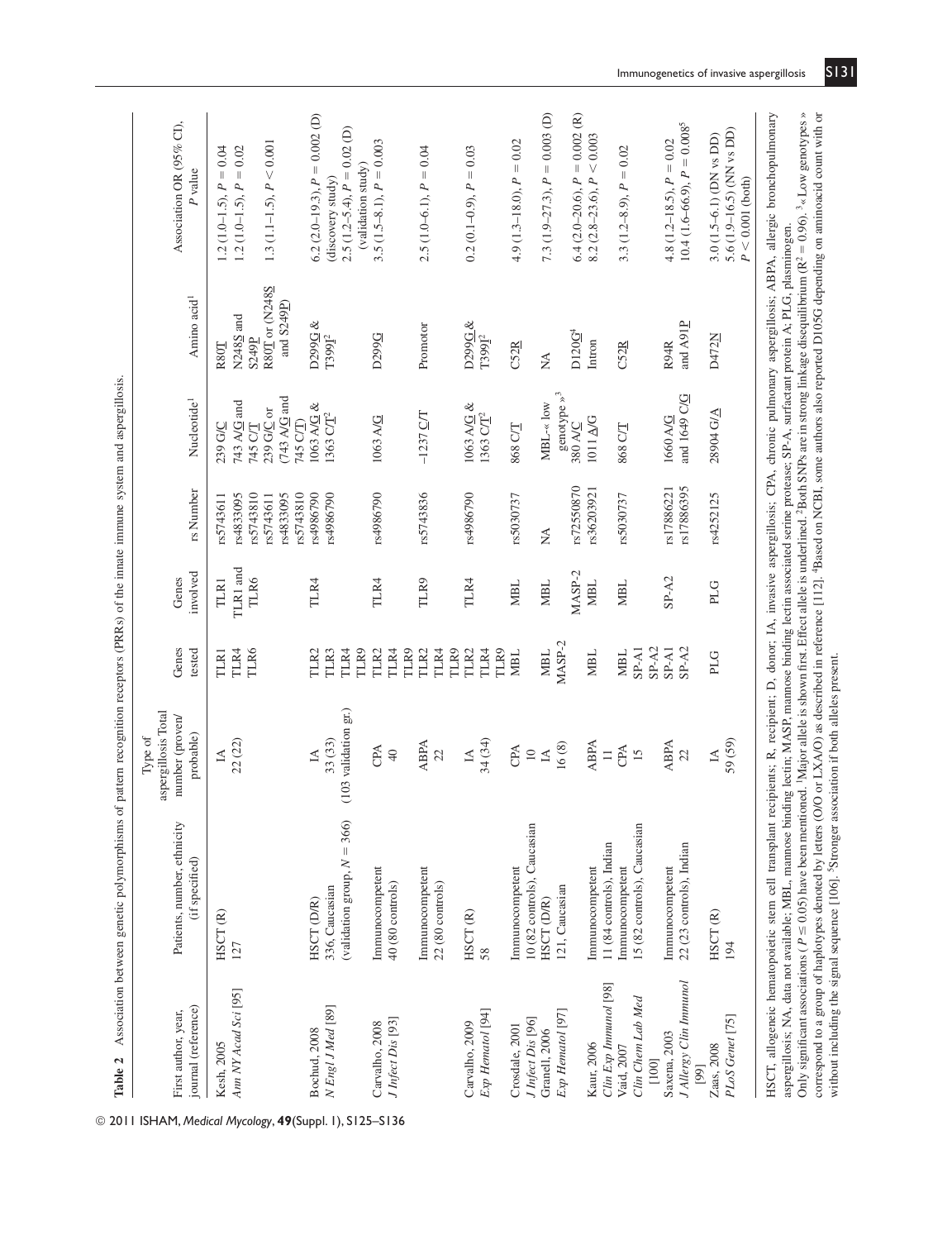|                                               | Type of aspergillosis             |                    |                                   |                              |                         |                              |                                                                                                                                                                                                                                                                                                                                                                                                                                                                                                                                                 |
|-----------------------------------------------|-----------------------------------|--------------------|-----------------------------------|------------------------------|-------------------------|------------------------------|-------------------------------------------------------------------------------------------------------------------------------------------------------------------------------------------------------------------------------------------------------------------------------------------------------------------------------------------------------------------------------------------------------------------------------------------------------------------------------------------------------------------------------------------------|
| Patients, number, ethnicity<br>(if specified) | (proven/probable)<br>Total number | Genes<br>tested    | involved<br>Genes                 | rs Number                    | Nucleotide <sup>1</sup> | Amino acid <sup>1</sup>      | Association OR (95% CI),<br>P value                                                                                                                                                                                                                                                                                                                                                                                                                                                                                                             |
| HSCT(R)                                       | $\triangle$                       | $IL-10$            | $IL-10$                           | rs1800896                    | $-1082$ A/G and         | Promotor                     | 9.3 $(1.6-52.8), P = 0.01$                                                                                                                                                                                                                                                                                                                                                                                                                                                                                                                      |
|                                               |                                   |                    |                                   |                              |                         |                              |                                                                                                                                                                                                                                                                                                                                                                                                                                                                                                                                                 |
| Hematological                                 | $\triangle$                       | $L-10$             | $IL-10$                           | rs1800896                    | $-1082$ A/ $G$          | Promotor                     | 4.5 $(1.6-12.9)$ , $P = 0.001$                                                                                                                                                                                                                                                                                                                                                                                                                                                                                                                  |
| 120 (124 controls)                            | 59 (NA)                           |                    |                                   |                              |                         |                              |                                                                                                                                                                                                                                                                                                                                                                                                                                                                                                                                                 |
| Caucasian                                     |                                   |                    |                                   |                              |                         |                              |                                                                                                                                                                                                                                                                                                                                                                                                                                                                                                                                                 |
| Cystic fibrosis                               | <b>ABPA</b>                       | $IL-10$            | $IL-10$                           | rs1800896                    | $-1082$ A/G             | Promotor                     | 1.7 $(0.6-4.4)$ , $P = 0.01$                                                                                                                                                                                                                                                                                                                                                                                                                                                                                                                    |
| 378                                           | 27                                |                    |                                   |                              |                         |                              |                                                                                                                                                                                                                                                                                                                                                                                                                                                                                                                                                 |
| Immunocompetent                               | CPA, ABPA                         | $IL-10$            | $IL-15$                           | $\tilde{\mathbb{E}}$         | 13689 T/A               | Exon 6                       | $2.4(1.3-4.2), P = 0.003$                                                                                                                                                                                                                                                                                                                                                                                                                                                                                                                       |
| 39 (65-330 controls)                          | $\overline{24}$                   | $IL-15$            |                                   | rs1800629                    | $-308$ G/ $\triangle$   | Promoter                     | P < 0.01                                                                                                                                                                                                                                                                                                                                                                                                                                                                                                                                        |
|                                               |                                   | TNF-a              |                                   |                              |                         |                              |                                                                                                                                                                                                                                                                                                                                                                                                                                                                                                                                                 |
|                                               |                                   | $TGF-1$            |                                   |                              |                         |                              |                                                                                                                                                                                                                                                                                                                                                                                                                                                                                                                                                 |
|                                               |                                   |                    |                                   |                              |                         |                              |                                                                                                                                                                                                                                                                                                                                                                                                                                                                                                                                                 |
| Hematological                                 | $\triangle$                       | TNF- $\alpha$      | TNFR <sub>2</sub>                 | <b>VNTR</b>                  | VNTR (-322)             | Promotor                     | $2.5(1.1-5.0), P = 0.03$                                                                                                                                                                                                                                                                                                                                                                                                                                                                                                                        |
| 102 (124 controls)                            | 54 (NA)                           | $LT-\alpha$        |                                   |                              |                         |                              |                                                                                                                                                                                                                                                                                                                                                                                                                                                                                                                                                 |
| Caucasian                                     |                                   | TNFR2              |                                   |                              |                         |                              |                                                                                                                                                                                                                                                                                                                                                                                                                                                                                                                                                 |
| Hematological                                 | $\Delta$                          | $IL-I\alpha$       | $IL-1\alpha$                      | rs1800587                    | -889 C/T and            | Promotor                     | $15.4(1.4-171.2), P = 0.02$                                                                                                                                                                                                                                                                                                                                                                                                                                                                                                                     |
| 110 (148 controls)                            | 59 (NA)                           | $IL-1\beta$        |                                   | rs1143627                    | -511 C $T$ and          |                              |                                                                                                                                                                                                                                                                                                                                                                                                                                                                                                                                                 |
|                                               |                                   | IL-1Ra             | $IL-IRa$                          | <b>VNTR</b>                  | VNTR2                   |                              |                                                                                                                                                                                                                                                                                                                                                                                                                                                                                                                                                 |
| HSCT(R)                                       | $\Delta$                          | CXCL <sub>10</sub> | CXCL <sub>10</sub>                | rs1554013                    | $11101$ $C/T$           | Intron                       | $2.2(1.2-3.8), P = 0.007$                                                                                                                                                                                                                                                                                                                                                                                                                                                                                                                       |
| 139, Caucasian                                | $81\ (81)$                        |                    |                                   | rs3921                       | 1642 C/G                | 3'UTR                        | $2.6(1.4-5.0), P = 0.003$                                                                                                                                                                                                                                                                                                                                                                                                                                                                                                                       |
|                                               |                                   |                    |                                   | rs4257674                    | $-1101$ A/G             | Promotor                     | $2.8(1.6-5.2), P = 0.001$                                                                                                                                                                                                                                                                                                                                                                                                                                                                                                                       |
| Cystic fibrosis/asthma                        | <b>ABPA</b>                       | $IL-4R\alpha$      | $IL-4R\alpha$                     | rs1805010                    | 4679 A /G               | I75V                         | $P = 0.008$ (heterozygous)                                                                                                                                                                                                                                                                                                                                                                                                                                                                                                                      |
| 40 (56 controls)                              | $\overline{40}$                   |                    |                                   |                              |                         |                              | $P < 0.001$ (homozygous)                                                                                                                                                                                                                                                                                                                                                                                                                                                                                                                        |
|                                               |                                   |                    |                                   |                              |                         |                              |                                                                                                                                                                                                                                                                                                                                                                                                                                                                                                                                                 |
|                                               | 105, Asian                        | 9(5)               | $\Gamma\text{-}\mathrm{N-}\gamma$ | TNF- $\alpha$<br>$IL-1\beta$ | rs1800872<br>rs1800871  | $-819$ C/T and<br>$-592$ A/C | data not available; IL, interleukine; TNF, tumor necrosis factor; LT, lymphotoxin; CXCL, chemokine (C-X-C motif) ligand; TNFR, tumor necrosis factor receptor; VNTR, variable nucleotide tandem<br>HSCT, allogeneic hematopoietic stem cell transplant recipients; R, recipient; IA, invasive aspergillosis; CPA, chronic pulmonary aspergillosis; ABPA, allergic bronchopulmonary aspergillosis; NA,<br>repeats. Only significant associations ( $P \leq 0.05$ ) have been mentioned. Major allele is shown first. Effect allele is underlined |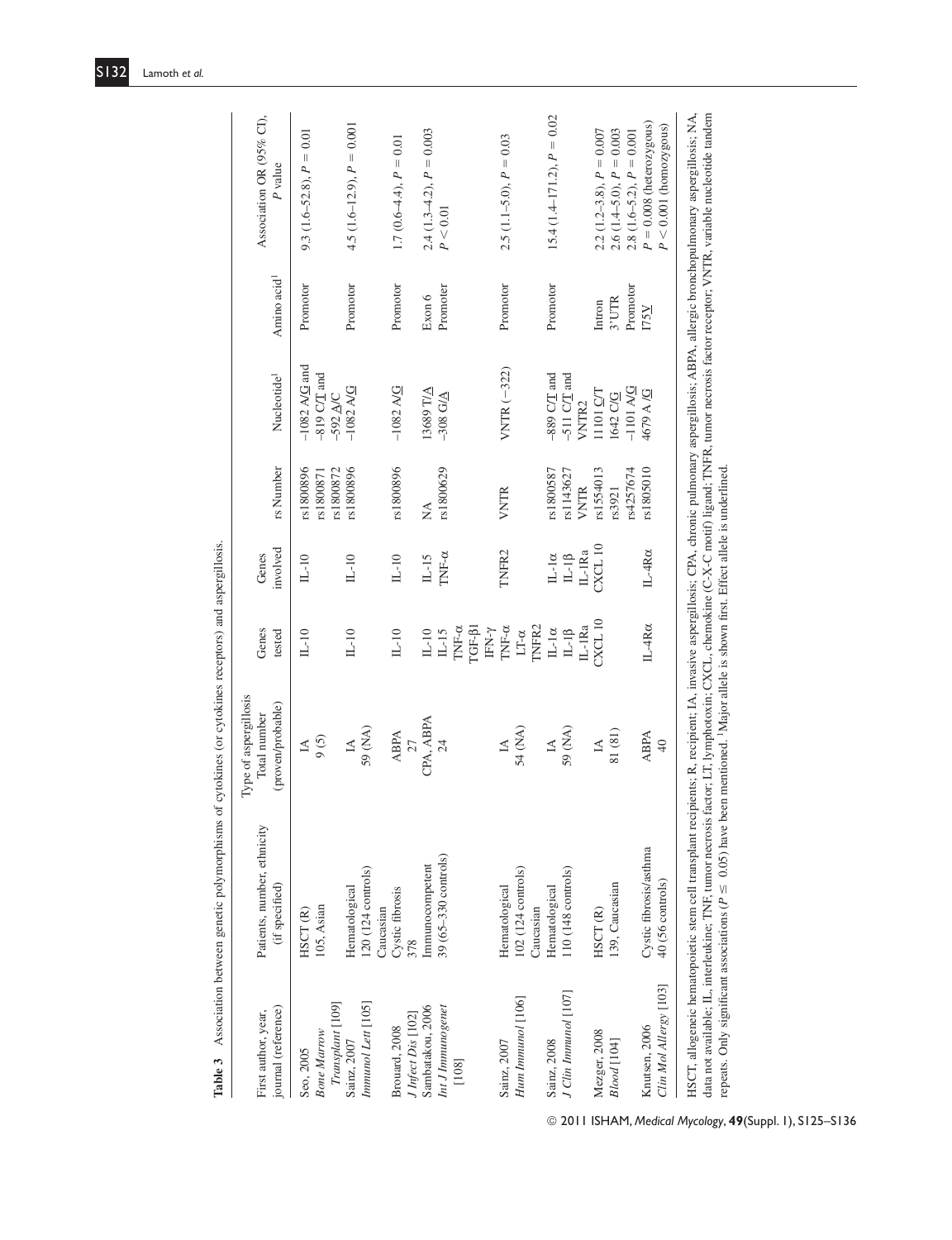#### *Other PRRs*

 Using a genetic mapping model approach in a murine model, Zaas *et al*. have identified a SNP in the gene encoding plasminogen that affected IA outcome in mice [75]. The association between this SNP and an increased susceptibility to IA was confirmed in a large cohort study of HSCT recipients [75]. Such an interesting approach may allow the identification of new PRRs and related polymorphisms improving our understanding of the pathogenesis of *A. fumigatus* .

#### *Cytokines and chemokines*

 Small association studies suggest that different SNPs in the genes encoding various cytokines and chemokines or their receptors may predispose to aspergillosis (Table 3) [102–109]. Concordant results suggesting an increased risk of aspergillosis related to the presence of a SNP in the encoding gene of interleukine 10 (G/A at position -1082) were described by two separate groups of investigators [102,105]. These results deserve further investigations in larger data sets.

#### **Synthesis and future perspectives**

 Over the last decade, PRRs appeared as major contributors of the immune responses to *A. fumigatus* . Growing evidence supports the role of TLR2, TLR4 and dectin-1 in the detection of the fungus. Furthermore, a number of studies investigated the association of polymorphisms in PRRs or cytokine genes with susceptibility to aspergillosis. Certain polymorphisms are emerging as real risk factors, because the associations have been validated and/or functional consequences of the polymorphism have been clearly demonstrated. These data suggest that genetic markers may be used for infectious risk stratification in the coming years.

 However, many genetic association studies still need further validation, as their quality and methodological approaches are quite variable. Most common limitations include limited sample size in retrospective studies, use of inappropriate or ill-defined controls (no reporting or adjustment for underlying diseases, type of transplant, degree and duration of immunosuppression, antifungal drugs or concomitant infections), absence of time-dependent analyses, no reporting on ethnicity, lack of correction for multiple testing with respect to the multiplicity of markers, absence of replication studies to validate new associations and over-interpretation of negative results in underpowered studies. Furthermore, many studies have focused on one or a limited number of genetic markers, without accounting for the others. Due to the ethnic diversity, polymorphisms

© 2011 ISHAM, *Medical Mycology*, **49**(Suppl. 1), S125–S136

identified as risk factors in a given population may not apply to another one [110].

 Larger studies with detailed clinical data will help to precisely determine the individual contribution of several individual polymorphisms to the risk of developing the disease. New approaches combining the use of well defined host genetic markers, more sensitive and specific serologic tests and improved radiological surveillance may significantly improve the management of IA in the future.

*Declaration of interest:* The authors report no conflicts of interest. The authors alone are responsible for the content and writing of the paper.

#### **References**

- 1 Cornet M, Fleury L, Maslo C, Bernard JF, Brucker G. Epidemiology of invasive aspergillosis in France: a six-year multicentric survey in the Greater Paris area. *J Hosp Infect* 2002; **51** : 288 – 296.
- 2 Marr KA, Carter RA, Crippa F, Wald A, Corey L. Epidemiology and outcome of mould infections in hematopoietic stem cell transplant recipients. *Clin Infect Dis* 2002; 34: 909-917.
- 3 Maschmeyer G, Haas A, Cornely OA. Invasive aspergillosis: epidemiology, diagnosis and management in immunocompromised patients. *Drugs* 2007; **67** : 1567 – 1601.
- 4 Slobbe L, Polinder S, Doorduijn JK, *et al* . Outcome and medical costs of patients with invasive aspergillosis and acute myelogenous leukemia-myelodysplastic syndrome treated with intensive chemotherapy: an observational study. *Clin Infect Dis* 2008; **47** : 1507 – 1512.
- 5 Lin SJ, Schranz J, Teutsch SM. Aspergillosis case-fatality rate: systematic review of the literature. *Clin Infect Dis* 2001; **32** : 358 – 366.
- 6 Neofytos D, Horn D, Anaissie E, *et al* . Epidemiology and outcome of invasive fungal infection in adult hematopoietic stem cell transplant recipients: analysis of Multicenter Prospective Antifungal Therapy (PATH) Alliance registry. *Clin Infect Dis* 2009; **48** : 265 – 273.
- 7 de Pauw B, Walsh TJ, Donnelly JP, et al. Revised definitions of invasive fungal disease from the European Organization for Research and Treatment of Cancer/Invasive Fungal Infections Cooperative Group and the National Institute of Allergy and Infectious Diseases Mycoses Study Group (EORTC/MSG) Consensus Group. *Clin Infect Dis* 2008; **46** : 1813 – 1821.
- 8 Ben-Ami R, Lewis RE, Kontoyiannis DP. Invasive mould infections in the setting of hematopoietic cell transplantation: current trends and new challenges. *Curr Opin Infect Dis* 2009; 22: 376-384.
- 9 Cornely OA, Maertens J, Winston DJ, et al. Posaconazole vs. fluconazole or itraconazole prophylaxis in patients with neutropenia. *N Engl J Med* 2007; **356** : 348 – 359.
- 10 Ullmann AJ, Lipton JH, Vesole DH, et al. Posaconazole or fluconazole for prophylaxis in severe graft-versus-host disease. *N Engl J Med* 2007; **356** : 335 – 347.
- 11 Cordonnier C, Pautas C, Maury S, *et al* . Empirical versus preemptive antifungal therapy for high-risk, febrile, neutropenic patients: a randomized, controlled trial. *Clin Infect Dis* 2009; 48: 1042-1051.
- 12 Maertens J, Theunissen K, Verhoef G, *et al* . Galactomannan and computed tomography-based preemptive antifungal therapy in neutropenic patients at high risk for invasive fungal infection: a prospective feasibility study. *Clin Infect Dis* 2005; 41: 1242-1250.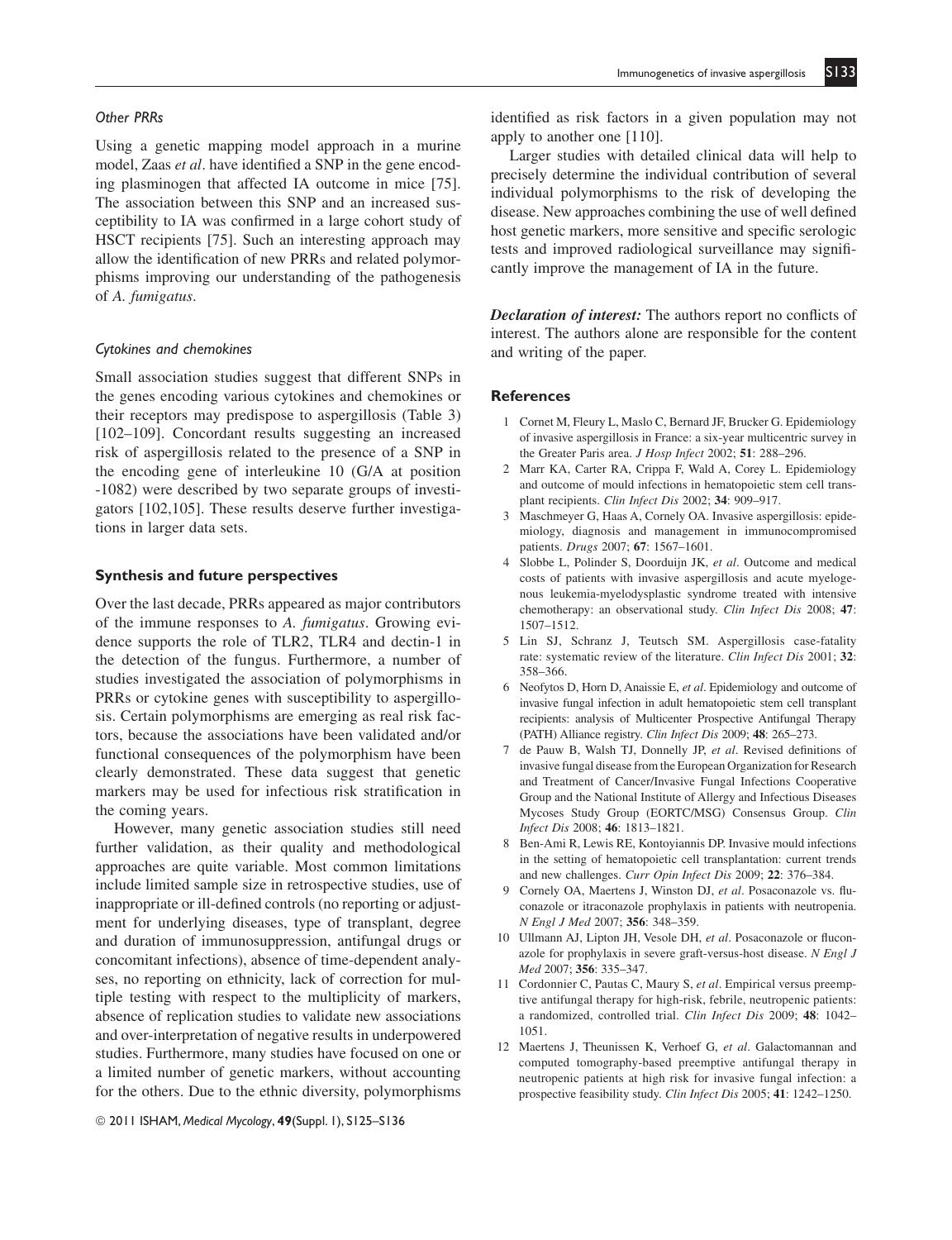- 13 Walsh TJ, Pappas P, Winston DJ, *et al* . Voriconazole compared with liposomal amphotericin B for empirical antifungal therapy in patients with neutropenia and persistent fever. *N Engl J Med* 2002;  $346: 225 - 234$
- 14 Pizzo PA, Robichaud KJ, Gill FA, Witebsky FG. Empiric antibiotic and antifungal therapy for cancer patients with prolonged fever and granulocytopenia. *Am J Med* 1982; **72** : 101 – 111.
- 15 Einsele H, Loeffler J. Contribution of new diagnostic approaches to antifungal treatment plans in high-risk haematology patients. *Clin Microbiol Infect* 2008; **14** (Suppl. 4): 37-45.
- 16 Latge JP. The pathobiology of *Aspergillus fumigatus* . *Trends Microbiol* 2001; **9** : 382 – 389.
- 17 Balloy V, Chignard M. The innate immune response to *Aspergillus fumigatus* . *Microbes Infect* 2009; **11** : 919 – 927.
- 18 Kumagai Y, Akira S. Identification and functions of pattern-recognition receptors. *J Allergy Clin Immunol* 2010; **125** : 985 – 992.
- 19 Bochud PY, Bochud M, Telenti A, Calandra T. Innate immunogenetics: a tool for exploring new frontiers of host defence. *Lancet Infect Dis* 2007; **7** : 531 – 542.
- 20 Takeuchi O, Akira S. Pattern recognition receptors and inflammation. *Cell* 2010; **140** : 805 – 820.
- 21 Balloy V, Si-Tahar M, Takeuchi O, *et al* . Involvement of toll-like receptor 2 in experimental invasive pulmonary aspergillosis. *Infect Immun* 2005; **73** : 5420 – 5425.
- 22 Bellocchio S, Moretti S, Perruccio K, *et al* . TLRs govern neutrophil activity in aspergillosis. *J Immunol* 2004; 173: 7406-7415.
- 23 Braedel S, Radsak M, Einsele H, *et al* . *Aspergillus fumigatus* antigens activate innate immune cells via toll-like receptors 2 and 4. *Br J Haematol* 2004; **125** : 392 – 399.
- 24 Mambula SS, Sau K, Henneke P, Golenbock DT, Levitz SM. Tolllike receptor (TLR) signaling in response to *Aspergillus fumigatus* . *J Biol Chem* 2002; **277** : 39320 – 39326.
- 25 Meier A, Kirschning CJ, Nikolaus T, *et al* . Toll-like receptor (TLR) 2 and TLR4 are essential for *Aspergillus-* induced activation of murine macrophages. Cell Microbiol 2003; 5: 561-570.
- 26 Netea MG, Warris A, van der Meer JW, *et al* . *Aspergillus fumigatus* evades immune recognition during germination through loss of toll-like receptor-4-mediated signal transduction. *J Infect Dis* 2003; **188**: 320-326.
- 27 Wang JE, Warris A, Ellingsen EA, *et al* . Involvement of CD14 and toll-like receptors in activation of human monocytes by *Aspergillus fumigatus* hyphae. *Infect Immun* 2001; **69** : 2402 – 2406.
- 28 Dubourdeau M, Athman R, Balloy V, *et al* . *Aspergillus fumigatus* induces innate immune responses in alveolar macrophages through the MAPK pathway independently of TLR2 and TLR4. *J Immunol* 2006; **177** : 3994 – 4001.
- 29 Marr KA, Balajee SA, Hawn TR, *et al* . Differential role of MyD88 in macrophage-mediated responses to opportunistic fungal pathogens. *Infect Immun* 2003; 71: 5280-5286.
- 30 Bretz C, Gersuk G, Knoblaugh S, *et al* . MyD88 signaling contributes to early pulmonary responses to *Aspergillus fumigatus* . *Infect Immun* 2008; **76** : 952 – 958.
- 31 Ramirez-Ortiz ZG, Specht CA, Wang JP, *et al* . Toll-like receptor 9-dependent immune activation by unmethylated CpG motifs in *Aspergillus fumigatus* DNA. *Infect Immun* 2008; **76** : 2123 – 2129.
- 32 Ramaprakash H, Ito T, Standiford TJ, Kunkel SL, Hogaboam CM. Toll-like receptor 9 modulates immune responses to *Aspergillus fumigatus* conidia in immunodeficient and allergic mice. Infect *Immun* 2009; **77** : 108 – 119.
- 33 Da Silva CA, Hartl D, Liu W, Lee CG, Elias JA. TLR-2 and IL-17A in chitin-induced macrophage activation and acute inflammation. *J Immunol* 2008; **181** : 4279 – 4286.
- 34 Roeder A, Kirschning CJ, Rupec RA, *et al* . Toll-like receptors as key mediators in innate antifungal immunity. *Med Mycol* 2004; **42** : 485-498.
- 35 Jouault T, Ibata-Ombetta S, Takeuchi O, *et al* . *Candida albicans* phospholipomannan is sensed through toll-like receptors. *J Infect Dis* 2003; **188**: 165-172.
- 36 Tada H, Nemoto E, Shimauchi H, *et al* . *Saccharomyces cerevisiae* and *Candida albicans* -derived mannan induced production of tumor necrosis factor alpha by human monocytes in a CD14- and Toll-like receptor 4-dependent manner. *Microbiol Immunol* 2002; **46** : 503 – 512.
- 37 Shoham S, Huang C, Chen JM, Golenbock DT, Levitz SM. Tolllike receptor 4 mediates intracellular signaling without TNF-alpha release in response to *Cryptococcus neoformans* polysaccharide capsule. *J Immunol* 2001; **166** : 4620 – 4626.
- 38 Kataoka K, Muta T, Yamazaki S, Takeshige K. Activation of macrophages by linear (1right-arrow3)-beta-D-glucans. Impliations for the recognition of fungi by innate immunity. *J Biol Chem* 2002; **277** : 36825 – 36831.
- 39 Lebron F, Vassallo R, Puri V, Limper AH. *Pneumocystis carinii* cell wall beta-glucans initiate macrophage inflammatory responses through NF-kappaB activation. *J Biol Chem* 2003; **278** : 25001 – 25008.
- 40 Ozinsky A, Underhill DM, Fontenot JD, *et al* . The repertoire for pattern recognition of pathogens by the innate immune system is defined by cooperation between toll-like receptors. Proc Natl Acad *Sci USA* 2000; **97** : 13766 – 13771.
- 41 Willment JA, Brown GD. C-type lectin receptors in antifungal immunity. *Trends Microbiol* 2008; **16** : 27 – 32.
- 42 Brown GD. Dectin-1: a signalling non-TLR pattern-recognition receptor. *Nat Rev Immunol* 2006; 6: 33-43.
- Kimberg M, Brown GD. Dectin-1 and its role in antifungal immunity. *Med Mycol* 2008; 46: 631-636.
- 44 Gross O, Gewies A, Finger K, *et al* . Card9 controls a non-TLR signalling pathway for innate anti-fungal immunity. *Nature* 2006; **442** : 651 – 656.
- 45 Gersuk GM, Underhill DM, Zhu L, Marr KA. Dectin-1 and TLRs permit macrophages to distinguish between different *Aspergillus fumigatus* cellular states. *J Immunol* 2006; **176** : 3717 – 3724.
- 46 Hohl TM, Van Epps HL, Rivera A, *et al* . *Aspergillus fumigatus* triggers inflammatory responses by stage-specific beta-glucan display. *PLoS Pathog* 2005; **1** : e30.
- 47 Steele C, Rapaka RR, Metz A, *et al* . The beta-glucan receptor dectin-1 recognizes specific morphologies of *Aspergillus fumigatus*. *PLoS Pathog* 2005; **1** : e42.
- 48 Werner JL, Metz AE, Horn D, *et al* . Requisite role for the dectin-1 beta-glucan receptor in pulmonary defense against *Aspergillus fumigatus* . *J Immunol* 2009; **182** : 4938 – 4946.
- 49 Mattila PE, Metz AE, Rapaka RR, Bauer LD, Steele C. Dectin-1 Fc targeting of *Aspergillus fumigatus* beta-glucans augments innate defense against invasive pulmonary aspergillosis. *Antimicrob Agents Chemother* 2008; **52** : 1171 – 1172.
- 50 Robinson MJ, Osorio F, Rosas M, *et al* . Dectin-2 is a Syk-coupled pattern recognition receptor crucial for Th17 responses to fungal infection. *J Exp Med* 2009; **206** : 2037 – 2051.
- 51 Barrett NA, Maekawa A, Rahman OM, Austen KF, Kanaoka Y. Dectin-2 recognition of house dust mite triggers cysteinyl leukotriene generation by dendritic cells. *J Immunol* 2009; **182**: 1119-1128.
- 52 Madan T, Kaur S, Saxena S, *et al* . Role of collectins in innate immunity against aspergillosis. *Med Mycol* 2005; **43** (Suppl. 1): S155-S163.
- 53 Kaur S, Gupta VK, Thiel S, Sarma PU, Madan T. Protective role of mannan-binding lectin in a murine model of invasive pulmonary aspergillosis. *Clin Exp Immunol* 2007; **148** : 382 – 389.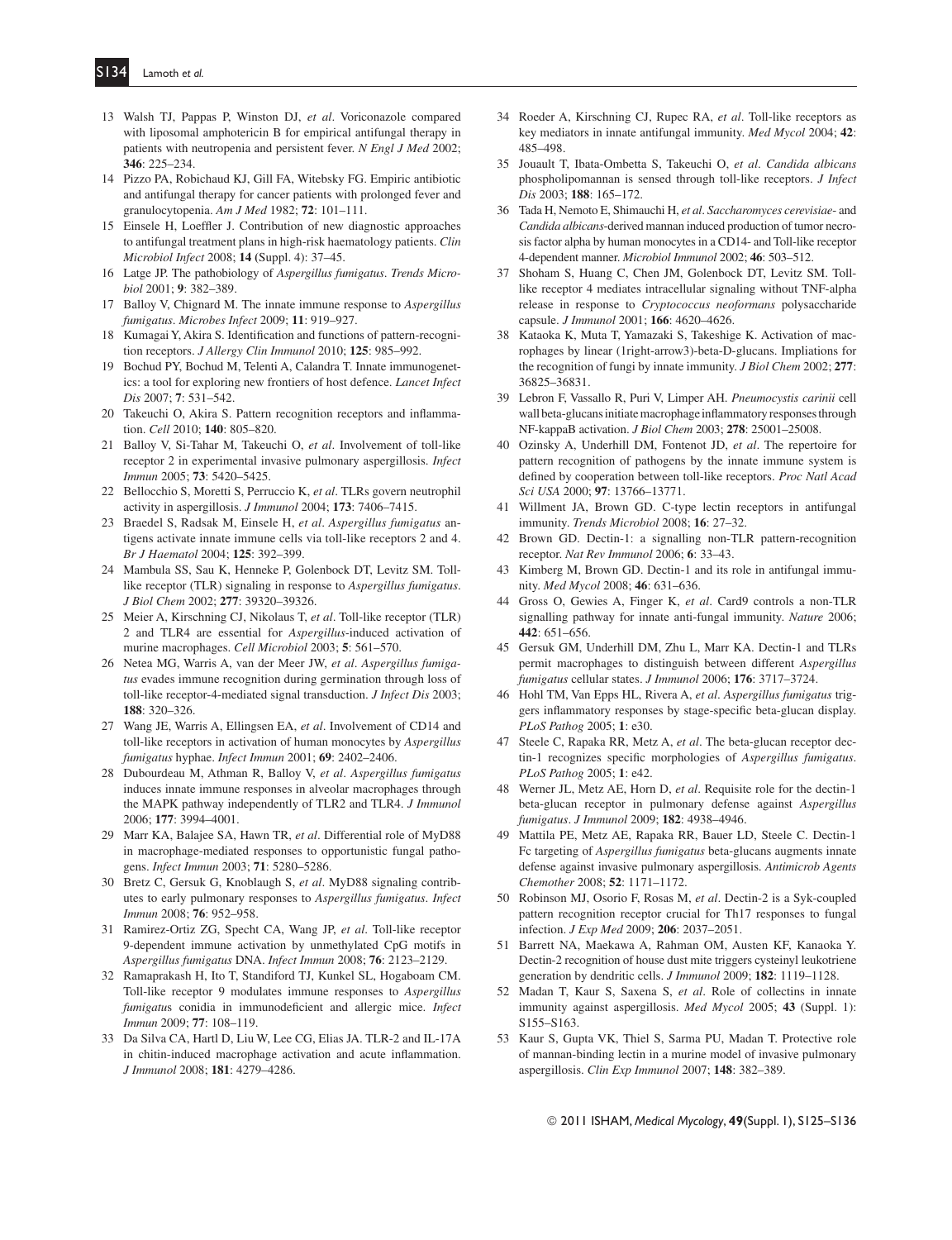- 54 Madan T, Eggleton P, Kishore U, *et al* . Binding of pulmonary surfactant proteins A and D to *Aspergillus fumigatus* conidia enhances phagocytosis and killing by human neutrophils and alveolar macrophages. *Infect Immun* 1997; **65** : 3171 – 3179.
- 55 Madan T, Kishore U, Shah A, *et al* . Lung surfactant proteins A and D can inhibit specific IgE binding to the allergens of *Aspergillus fumigatus* and block allergen-induced histamine release from human basophils. *Clin Exp Immunol* 1997; 110: 241-249.
- 56 Madan T, Kishore U, Singh M, *et al* . Protective role of lung surfactant protein D in a murine model of invasive pulmonary aspergillosis. *Infect Immun* 2001; **69** : 2728 – 2731.
- 57 Madan T, Kishore U, Singh M, *et al* . Surfactant proteins A and D protect mice against pulmonary hypersensitivity induced by *Aspergillus fumigatus* antigens and allergens. *J Clin Invest* 2001; **107**: 467-475.
- 58 Madan T, Reid KB, Singh M, Sarma PU, Kishore U. Susceptibility of mice genetically deficient in the surfactant protein (SP)-A or SP-D gene to pulmonary hypersensitivity induced by antigens and allergens of *Aspergillus fumigatus* . *J Immunol* 2005; **174** : 6943-6954.
- 59 Madan T. Potential of lung surfactant proteins, SP-A and SP-D, and mannan binding lectin for therapy and genetic predisposition to allergic and invasive aspergillosis. *Recent Pat Inflamm Allergy Drug Discov* 2007: **1**: 183-187.
- 60 Serrano-Gomez D, Dominguez-Soto A, Ancochea J, *et al* . Dendritic cell-specific intercellular adhesion molecule 3-grabbing nonintegrin mediates binding and internalization of *Aspergillus fumigatus* conidia by dendritic cells and macrophages. *J Immunol* 2004; **173** : 5635 – 5643.
- Serrano-Gomez D, Leal JA, Corbi AL. DC-SIGN mediates the binding of *Aspergillus fumigatus* and keratinophylic fungi by human dendritic cells. *Immunobiology* 2005; **210** : 175 – 183.
- 62 Bozza S, Gaziano R, Spreca A, *et al* . Dendritic cells transport conidia and hyphae of *Aspergillus fumigatus* from the airways to the draining lymph nodes and initiate disparate Th responses to the fungus. *J Immunol* 2002; **168** : 1362 – 1371.
- 63 Persat F, Noirey N, Diana J, *et al* . Binding of live conidia of *Aspergillus fumigatus* activates *in vitro*-generated human Langerhans cells via a lectin of galactomannan specificity. *Clin Exp Immunol* 2003; **133** : 370 – 377.
- 64 Schroder K, Tschopp J. The inflammasomes. *Cell* 2010; 140: 821-832.
- 65 Zhang HJ, Qu JM, Shao CZ, *et al* . *Aspergillus fumigatus* conidia upregulates NOD2 protein expression both in vitro and in vivo. *Acta Pharmacol Sin* 2008; **29** : 1202 – 1208.
- 66 Said-Sadier N, Padilla E, Langsley G, Ojcius DM. *Aspergillus fumigatus* stimulates the NLRP3 inflammasome through a pathway requiring ROS production and the Syk tyrosine kinase. *PLoS One* 2010; **5** : e10008.
- 67 Kawai T, Akira S. Toll-like receptor and RIG-I-like receptor signaling. Ann N Y Acad Sci 2008; 1143: 1-20.
- 68 Alles VV, Bottazzi B, Peri G, *et al* . Inducible expression of PTX3, a new member of the pentraxin family, in human mononuclear phagocytes. *Blood* 1994; **84** : 3483 – 3493.
- 69 Garlanda C, Hirsch E, Bozza S, *et al* . Non-redundant role of the long pentraxin PTX3 in anti-fungal innate immune response. *Nature* 2002; **420** : 182 – 186.
- 70 Gaziano R, Bozza S, Bellocchio S, *et al* . Anti- *Aspergillus fumigatus* efficacy of pentraxin 3 alone and in combination with antifungals. *Antimicrob Agents Chemother* 2004; **48** : 4414 – 4421.
- 71 Robertson MD, Kerr KM, Seaton A. Killing of *Aspergillus fumigatus* spores by human lung macrophages: a paradoxical effect of heatlabile serum components. *J Med Vet Mycol* 1989; 27: 295-302.

- 72 Behnsen J, Hartmann A, Schmaler J, *et al* . The opportunistic human pathogenic fungus *Aspergillus fumigatus* evades the host complement system. *Infect Immun* 2008; **76**: 820-827.
- 73 Sturtevant JE, Latge JP. Interactions between conidia of *Aspergillus fumigatus* and human complement component C3. *Infect Immun* 1992; **60** : 1913 – 1918.
- 74 Hector RF, Yee E, Collins MS. Use of DBA/2N mice in models of systemic candidiasis and pulmonary and systemic aspergillosis. *Infect Immun* 1990; **58** : 1476 – 1478.
- 75 Zaas AK, Liao G, Chien JW, et al. Plasminogen alleles influence susceptibility to invasive aspergillosis. *PLoS Genet* 2008; **4** : e1000101.
- 76 Castellino FJ, Ploplis VA. Structure and function of the plasminogen/plasmin system. *Thromb Haemost* 2005; 93: 647-654.
- 77 Mehrad B, Strieter RM, Standiford TJ. Role of TNF-alpha in pulmonary host defense in murine invasive aspergillosis. *J Immunol* 1999; **162** : 1633 – 1640.
- 78 Roilides E, Dimitriadou-Georgiadou A, Sein T, Kadiltsoglou I, Walsh TJ. Tumor necrosis factor alpha enhances antifungal activities of polymorphonuclear and mononuclear phagocytes against *Aspergillus fumigatus* . *Infect Immun* 1998; **66** : 5999 – 6003.
- 79 Schelenz S, Smith DA, Bancroft GJ. Cytokine and chemokine responses following pulmonary challenge with *Aspergillus fumigatus* : obligatory role of TNF-alpha and GM-CSF in neutrophil recruitment. *Med Mycol* 1999; 37: 183-194.
- 80 Walsh TJ, Roilides E, Cortez K, *et al* . Control, immunoregulation, and expression of innate pulmonary host defenses against *Aspergillus fumigatus* . *Med Mycol* 2005; **43** (Suppl. 1): S165-S172.
- 81 Roilides E, Dimitriadou A, Kadiltsoglou I, *et al* . IL-10 exerts suppressive and enhancing effects on antifungal activity of mononuclear phagocytes against *Aspergillus fumigatus* . *J Immunol* 1997; **158** : 322 – 329.
- 82 Zelante T, De Luca A, Bonifazi P, *et al* . IL-23 and the Th17 pathway promote inflammation and impair antifungal immune resistance. *Eur J Immunol* 2007; **37** : 2695 – 2706.
- 83 Mehrad B, Wiekowski M, Morrison BE, *et al* . Transient lungspecific expression of the chemokine KC improves outcome in invasive aspergillosis. *Am J Respir Crit Care Med* 2002; **166** : 1263 – 1268.
- 84 Shahan TA, Sorenson WG, Paulauskis JD, Morey R, Lewis DM. Concentration- and time-dependent upregulation and release of the cytokines MIP-2, KC, TNF, and MIP-1alpha in rat alveolar macrophages by fungal spores implicated in airway inflammation. Am J *Respir Cell Mol Biol* 1998; **18** : 435 – 440.
- 85 Balloy V, Sallenave JM, Wu Y, *et al* . *Aspergillus fumigatus* -induced interleukin-8 synthesis by respiratory epithelial cells is controlled by the phosphatidylinositol 3-kinase, p38 MAPK, and ERK1/2 pathways and not by the toll-like receptor-MyD88 pathway. *J Biol Chem* 2008; **283** : 30513 – 30521.
- 86 Gao JL, Wynn TA, Chang Y, *et al* . Impaired host defense, hematopoiesis, granulomatous inflammation and type 1-type 2 cytokine balance in mice lacking CC chemokine receptor 1. *J Exp Med* 1997; **185** : 1959 – 1968.
- 87 Mehrad B, Strieter RM, Moore TA, *et al* . CXC chemokine receptor-2 ligands are necessary components of neutrophil-mediated host defense in invasive pulmonary aspergillosis. *J Immunol* 1999; **163** : 6086-6094.
- 88 Phadke AP, Akangire G, Park SJ, Lira SA, Mehrad B. The role of CC chemokine receptor 6 in host defense in a model of invasive pulmonary aspergillosis. *Am J Respir Crit Care Med* 2007; **175** : 1165 – 1172.
- 89 Bochud PY, Chien JW, Marr KA, *et al* . Toll-like receptor 4 polymorphisms and aspergillosis in stem-cell transplantation. *N Engl J Med* 2008; **359** : 1766 – 1777.